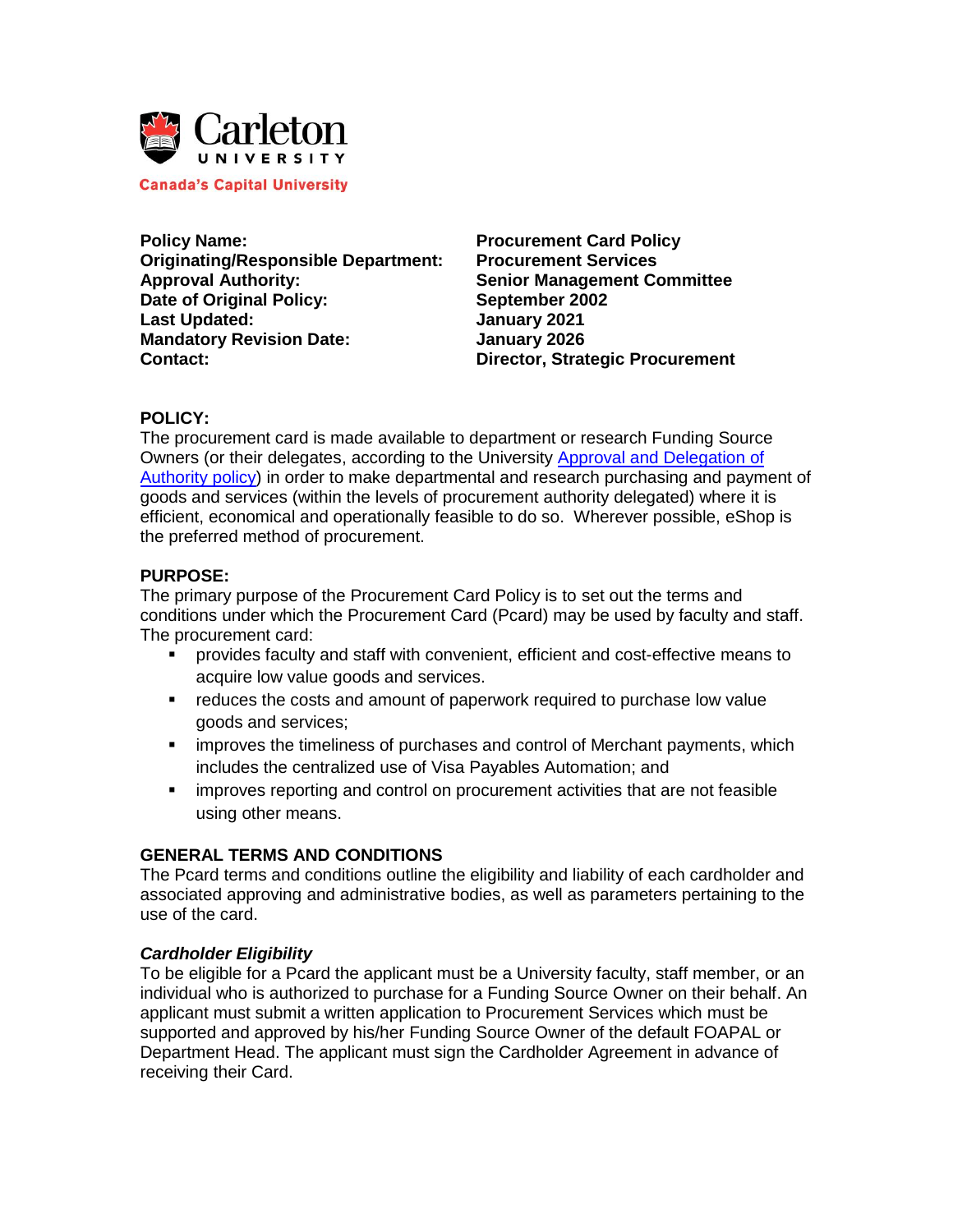# *Cardholder Liability*

Pcards are assigned to a specific named individual (the "Cardholder"), and may not be assigned to any other user. It is the Cardholder's responsibility to ensure that the card is used only within the stated guidelines of the University Pcard Policy and associated procedures, and to maintain control and security for the Pcard. The Cardholder is the only person authorized to use the assigned card, is responsible for all transactions, and must take all precautions to maintain confidentiality of all information relating to the Pcard. Pcards may not be used by anyone other than the Cardholder at any time.

### *Departmental Liability*

The department is liable for any fraudulent transactions which occur in the course of authorized business purchases and that are unrecoverable by the Card Issuer. The department may be charged for any unrecovered costs associated with fraudulent transactions at the time they are reported to the University by the Card Issuer.

### *Procurement Card Limits*

Carleton University Pcard limits are set as per the following parameters:

- Transaction Limit: a single transaction cannot exceed \$10,000 (including shipping charges, currency exchange and taxes) for operating and research funds/accounts.
- Monthly Limit: \$40,000 in total purchases for the month for operating funds and \$10,000 in total purchases for research funds.

Purchases must not be split to circumvent Pcard limits. If the dollar amount of the item exceeds the established Card limits, a request for a one-time limit increase may be sent to the Card Administrator by email, cc'ing the Cardholder's supervisor confirming they have their approval for the request. These requests will be considered; otherwise, a requisition for purchase order through eShop will be issued.

Any adjustments to the above parameters are subject to the written approval of Procurement Services.

# *Personal use prohibited*

Pcards must not be used for personal purchases. The University will hold the Cardholder fully responsible for all unauthorized purchases (i.e., those that are not business related) and any fees associated with those purchases. Failure to comply with the policy and procedures can result in revocation of the card.

# *Prohibited Card Transactions*

Each card has imbedded transaction restrictions as outlined in this policy (e.g., transaction limits) as well as general restrictions on certain Merchant Category Codes (MCC) that typically fall outside the scope of business requirements or may violate other university polices (e.g., travel merchants, specialty retail stores). In addition, the following goods and services may not be purchased with the card:

- Regulated alcohol;
- **Laboratory and research animals;**
- Printing and copying services that could otherwise be done through The Print Shop;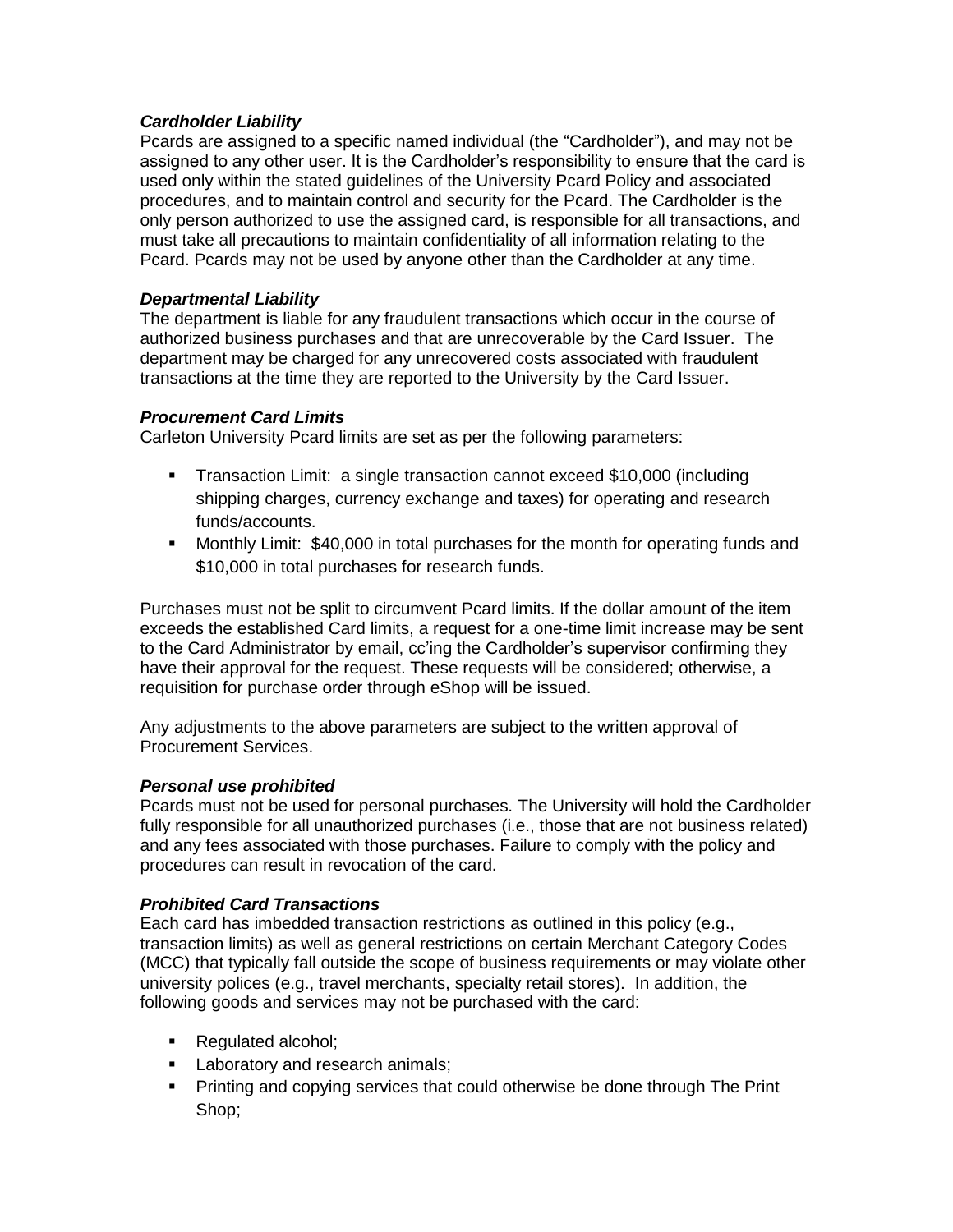- Salary and salary related charges including temporary help and consulting fees;
- **Travel and Entertainment related expenses (\*These require the use of the** Corporate Travel card and reimbursement through the appropriate processes);
- Transactions over \$10,000 including shipping charges, currency exchange and taxes;
- Cash advances; and
- Any purchases where the cardholder has decision-making authority within the vendor organization.

### *Required Documentation and Record Retention*

Pcard transaction documents must be retained for a period of seven (7) years to support potential audit of transactions by funding agencies or sources. The Cardholder is responsible for obtaining the appropriate documentation for each transaction and to forward these to Accounts Payable on a monthly basis with their approved statements. For Carleton University Pcard transactions, key documents supporting transactions will include invoices or packing slips with prices. A certificate of lost documentation is required in the absence of supporting documentation.

#### *Reconciliation of Procurement Cards Charges*

Pcard related purchasing transactions are provided daily and can be reconciled online at [www.carleton.ca/fast.](http://www.carleton.ca/fast) It is the Cardholder's responsibility to reconcile Pcard charges to the appropriate FOAPAL. It is the responsibility of the Funding Source Owner to ensure that charges to a fund are appropriate and acceptable.

#### *Audit*

Pcard transaction records may be requested at any time for examination by Accounts Payable, the Card Administrator, supervisor, and internal or external auditors.

# **ROLES AND RESPONSILBITIES**

The administration of the procurement card program includes the delegation of responsibilities, segregation of duties, and establishment of authority to ensure the appropriate level of control and probity in the acquisition of goods and services for, and on behalf of, the University.

#### *Procurement Services*

Procurement Services is responsible for administering all commercial card programs and the Agreement with the Card Issuer, which includes planning, developing and evaluating all aspects of the Pcard program and related Policies and Procedures. The department reviews all expenditures to evaluate the effectiveness of the program and identify any high-volume items that could be competitively quoted or bid and registers eligible vendors to be set up as merchants with Visa Payable Automation. Members of the Procurement Services team act as liaisons between the Card Issuer and the Cardholder community with respect to promotion of the Pcard program and any issue related to MCC codes, including the approval of any request for changes to the default limits.

More specifically, the Procurement Card Administrator(s) is responsible for addressing any security issues raised by the Card Issuer, maintaining Cardholder agreements and other relevant documentation and processing Card applications and approvals. This includes obtaining approval of default FOAPAL's by the appropriate Funding Source Owner, maintaining the database of cardholders, adjusting cycle and monthly limits on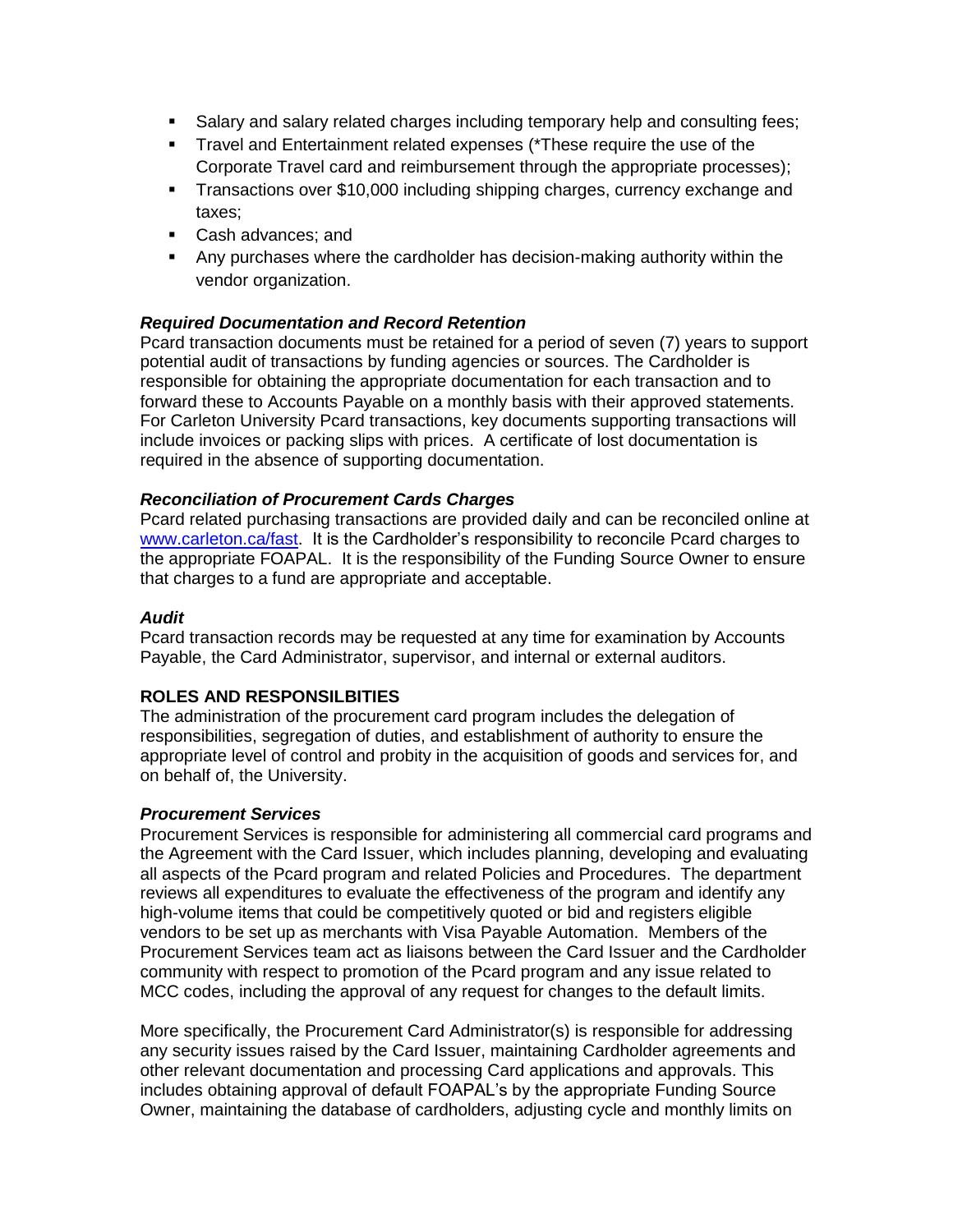Pcards (subject to Procurement Services' approval), and issuing or replacing Pcards. The administrator facilitates all training related to the Pcard program and works with Cardholders to resolve billing disputes once all attempts with the Vendor have been exhausted. The administrator is responsible for actively monitoring for and resolving potential program abuses, monitoring all transactions in FAST PCard, and managing the system configuration for each billing cycle.

### *Accounts Payable*

To ensure cards are used appropriately and all expenses are compliance and supported, Accounts Payable monitors the receipt of the monthly statements and supporting documentation and performs policy compliance checks on the transactions. They may request that Procurement Services suspend the use of the Card for failure to comply with policy. Transactions made against research funds are triaged to Research Financial Services for review. Accounts Payable is responsible for processing payments to the Card Issuer, as required under the Agreement.

#### *Cardholders*

Each cardholder is responsible for using the Card appropriately for university business purposes in accordance with Procurement Card Policies and Procedures, as well as the Procurement Policy. The security of the Card is of the utmost priority, and the Cardholder must notify the Card Issuer and Pcard Administrator of a lost or stolen card, or any suspected fraudulent use. The Cardholder is required to reconcile each transaction in the FAST PCard system, and ensure that all supporting documentation is received from the vendor and forward to Accounts Payable on a monthly basis along with the approved statement. The Cardholder shall resolve all questions or disputes directly with the vendor, or contact the Card Administrator if assistance is required.

# *Funding Source Owner*

Approval from the funding source owner is required for any Card being defaulted to that funding source. In so doing, the funding source owner must give the proposed Cardholder posting rights to the fund so that they are able to reconcile transactions in FAST Pcard. If the individual is either a student or an affiliate of the university (i.e., not a staff or faculty member), the funding source owner is acting as a sponsor for the Card. The funding source owner is responsible for reviewing all Pcard transactions on their financial statements to ensure that the charges are appropriate.

# *Supervisor*

The Cardholder's supervisor shall notify the Card Administrator of any changes in the Cardholder's status (i.e. employment termination, sabbatical, maternity leave, sick leave) and reviewing and approving the cardholder's monthly Pcard statement, in accordance with university policies.

# **PROCUREMENT CARD PROCEDURES**

All procedures related to the Pcard can be found on the Procurement Services website, including, but not limited to, how to obtain a card, how to report a lost or stolen card, how to reconcile transactions and how to safeguard the Card. All individuals involved in PCard administration, including individual cardholders, supervisors and funding source owners, shall be familiar with these procedures.